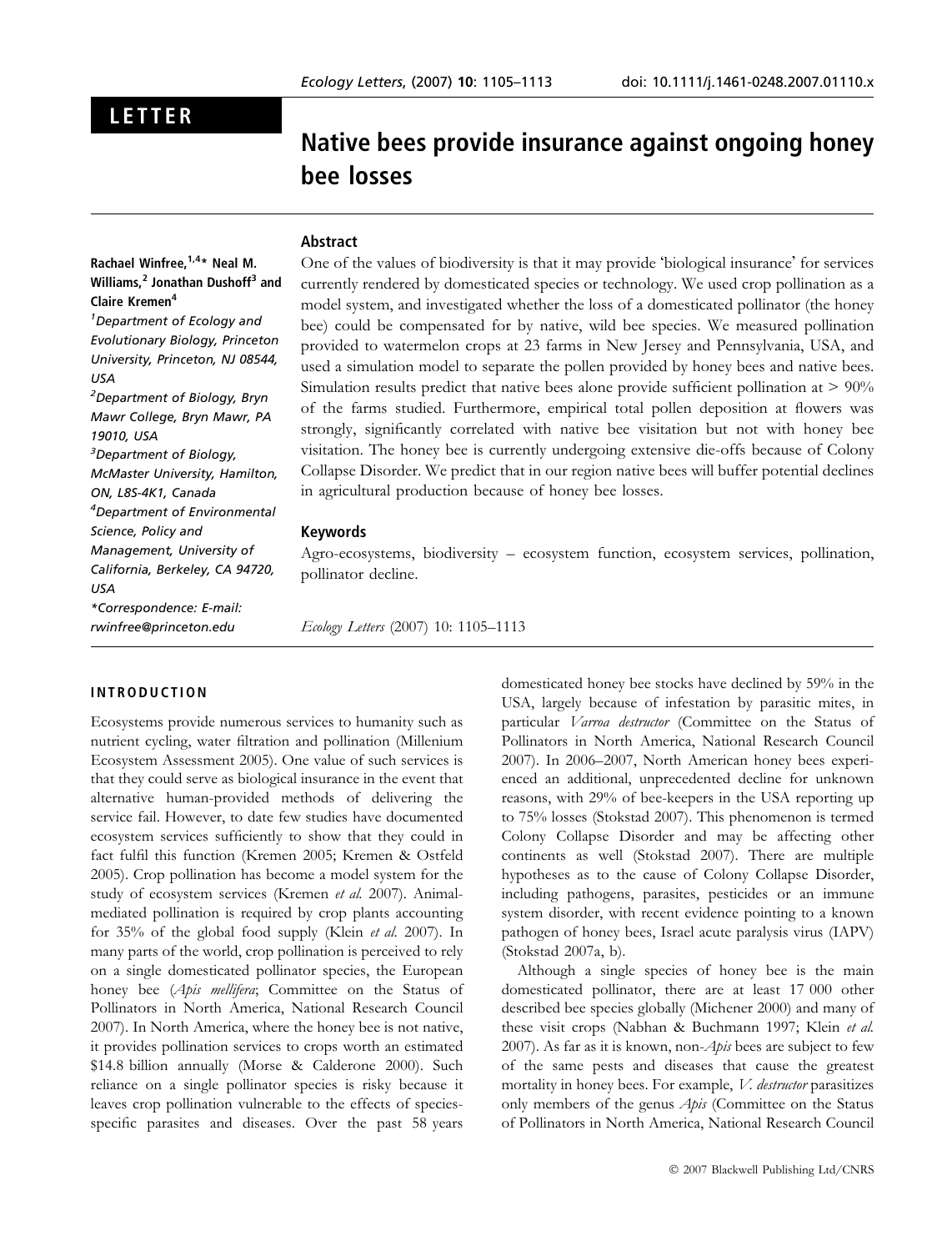2007). Non-Apis crop pollinators therefore potentially provide an insurance policy against the loss of the honey bee. Wild, native bees are known to contribute to the pollination of watermelon (Kremen et al. 2002, 2004), coffee (Klein et al. 2003a,b; Ricketts 2004), canola (Morandin & Winston 2005), sunflower (Greenleaf & Kremen 2006) and many other crops (Klein et al. 2007). However, in previous studies that partitioned the contributions of native bees and honey bees relative to crop pollination requirements, native bees alone were insufficient to pollinate the crop at all but the least intensively managed farms (Kremen et al. 2002; Greenleaf & Kremen 2006). Both of these studies were carried out in California's agriculturally intensive Central Valley, where the majority of farms are intensively managed monocultures that are isolated from natural habitat, leading to species-poor and low-density native bee communities (Kremen et al. 2004). In other systems where there are few or no domesticated pollinators and crops rely on native bees for pollination, native bees (including native Apis species in some cases) can pollinate the crops fully under certain environmental conditions (e.g., when crops are near to natural habitat), but pollination is inadequate when these conditions are not met (Klein et al. 2003a,b; Morandin & Winston 2005). Demonstration that native bees can provide sufficient crop pollination throughout a region of intensive human land use would be a compelling example of the insurance value of biodiversity (Naeem 1998).

We studied crop pollination by honey bees and native bees in New Jersey and Pennsylvania, USA. In this region honey bees have been severely affected by V. destructor and Acarapis woodi mites since the 1990s, such that at present domesticated hives do not survive from year to year without miticide treatment and there are few feral honey bee colonies (Stanghellini & Raybold 2004). In addition, the current epidemic of Colony Collapse Disorder was first reported from Pennsylvania (Stokstad 2007). The goals of this study were to (i) estimate the pollination services by native bees relative to pollination services provided by honey bees; (ii) determine whether the pollination provided by native bees alone is sufficient to pollinate the crop fully and (iii) determine whether native bee pollination is sufficient even in landscapes with little remaining natural habitat cover.

#### METHODS

#### Study system

Our study system is a 90 by 60 km area of central New Jersey and east-central Pennsylvania, USA. The native ecosystem is temperate forest dominated by deciduous tree species such as oaks (Quercus spp.), maples (Acer spp.) and hickories (Carya spp.). Data were collected in July–August 2005 at 23 farms growing watermelon. All farms were located at least 1 km apart, which is beyond the typical flight distance of all but the largest bees in the study (Greenleaf et al. 2007), and  $> 99\%$  of inter-farm distances were > 2 km, making the sites spatially independent for all but a small fraction of species at a small fraction of sites. We used watermelon (Citrullus lanatus) as our model crop because it has high pollination requirements and requires multiple pollinator visits to obtain enough pollen to set a marketable fruit (see Table S1 in Supplementary Material). Watermelon is monoecious (has separate male and female flowers on the same plant) and depends on insect pollination to produce fruit (Delaplane & Mayer 2000). An individual flower is active for only 1 day, opening at daybreak and closing by early afternoon.

#### Data collection

At each farm, we established a 50-m transect of crop row where all data were collected; this was the maximum row length that could be standardized among farms. Transects began at the edge of the farm field to standardize edge effects. We measured pollinator visitation rate to flowers during 45-s scans of flowers at 40 equally spaced points along each transect. We observed visits to as many flowers as we could view simultaneously within an approximately one by one metre area. Visitation rate data are therefore measured as bee visits per flower per time. Honey bees were readily identified to species during observations. Few native bees are identifiable to species level in the field; we therefore identified native bees to four species groups, which were created on the basis of morphology, recognizability and pollination efficiency (i.e. per-visit pollen deposition). These groups were bumble bees (five Bombus species plus the morphologically similar Xylocopa virginica), (other) large bees (seven species), green bees (Augochlorines and Agapostemon; five species) and small bees (28 species; for names of all species, see Table S2). Most species groups were strongly dominated by one or two species, e.g. 95% of the bumble bees were Bombus impatiens, 83% of the other large bees were either Melissodes bimaculata or Peponapis pruinosa, 74% of the green bees were *Augochlora pura* and 71% of the small bees were species in the subgenus *Lasioglossum* (Dialictus). Although in principle the way in which unique entities are grouped can change and even reverse an outcome, our results were very similar when groups were assigned differently. All species referred to as 'native bees' are believed to be native to our ecoregion. Although there are several exotic and naturalized bee species in our study area, we did not observe any of them on watermelon.

We censused each transect three times per day, beginning at 8:00, 9:30 and 11:00 hours, and visited each farm on 2 days. Data were collected only on days that were sunny, partly cloudy or bright overcast, and when wind speed was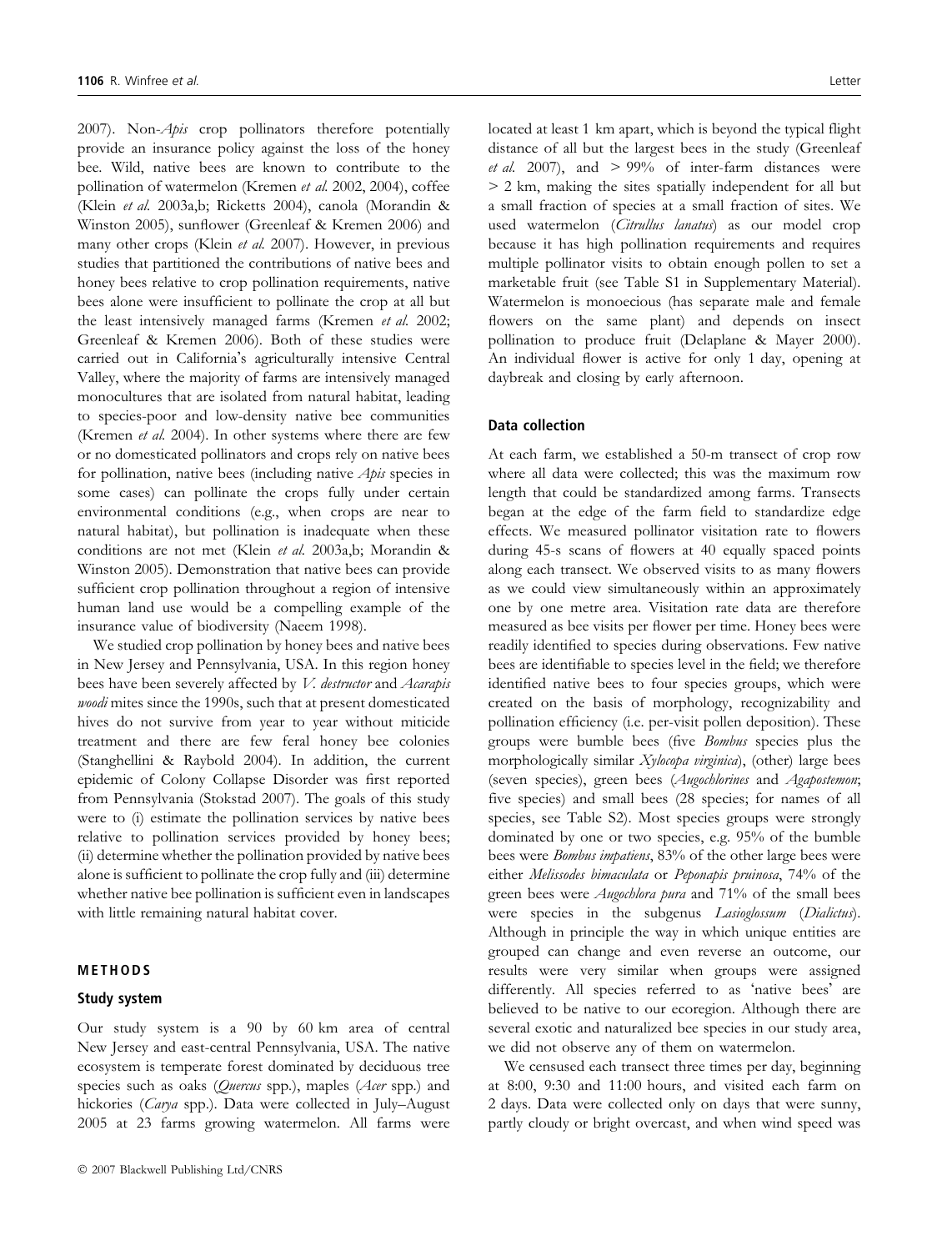$\leq$  2.5 m s<sup>-1</sup>. After collecting the flower visitation rate data, we netted bees from watermelon flowers for 30 min and used these specimens for species identification. We also measured two co-variates related to floral resource availability: the density of crop flowers in the data collection transect, and the density of weedy flowers growing between the crop rows and in the fallow field borders. The line intercept method (Kercher et al. 2003) was used to measure weed flowers.

Per-visit pollen deposition was measured by bagging unopened female flowers with pollinator-exclusion mesh, and then offering virgin flowers to individual bees foraging on watermelon. After a bee visited a flower, the bee was identified to species group, and the flower was removed to a protected location for  $c$ . 24 h to allow the pollen to adhere to the stigma. Stigmas were then removed, softened in 10% KOH, stained with 1% fuschin and prepared as microscopic slides so that the number of watermelon pollen grains on the stigma could be counted with a compound microscope (Kremen et al. 2002). Control flowers were left bagged until the end of the field day, and contained few pollen grains  $(\text{mean} = 3 \text{ grains}, N = 40 \text{sigma}).$  'Open-pollinated' flowers were left open to pollinator visitation and collected at the end of the field day. Because open-pollinated flowers often contained > 10 000 grains, pollen was counted on a subsample of  $c$ . 30% of the slide and the total number of grains was then estimated.

#### Spatial analyses

We mapped the centre of each data collection transect with a Trimble GeoExplorer Global Positioning System (GPS; Trimble Navigation, Sunnyvale, CA, USA) corrected to  $±$  10-m accuracy with GPS PATHFINDER OFFICE (version 2.9, Touch Vision, Cypress, CA, USA). Geographical Information Systems (GIS) land-cover data for New Jersey were provided by the New Jersey State Department of Environmental Protection, and were on the basis of aerial photographs taken in 2002 and subsequently classified to 61 landcover types. GIS data for Pennsylvania were provided by the Delaware Valley Regional Planning Commission, and were on the basis of aerial photographs taken in 2000 and subsequently classified to 27 land-cover types. We combined all land-cover types composed of woodland, the native habitat type, into one category for analysis.

In our study system, patches of remaining woodland are irregularly shaped and often interconnected by riparian corridors or other narrow strips of vegetation. Therefore, we did not attempt to define fragment size. Rather, we analysed landscape cover as the proportion of woodland at various radii surrounding each site (see Statistical Analyses below). The proportion of habitat cover is highly correlated with other area-based indices of habitat proximity, and is appropriate for analysing community-scale response variables such as total pollen deposition (Winfree et al. 2005). We used ARCGIS 9.0 (Environmental Systems Research Institute, Redlands, CA, USA) to determine the proportion of the area surrounding each farm that consisted of woodland. As a second, local-scale measure of isolation from natural habitat, we measured the linear distance from the centre of our data collection transect to the nearest  $\geq$ 1-ha patch of woodland.

#### Simulation methods

We developed a Monte Carlo simulation of the pollination process to estimate pollen deposition over the lifetime of each flower while also separating the contributions of the different bee species groups. The simulation was written in Matlab R2006a (The MathWorks, Inc., 2006, Natick, MA 01760, USA). Programme input is (i) the flower visitation rate for each bee species group at each farm and (ii) the pervisit pollen deposition for each bee species group pooled across farms. In the simulation, flower visitation rates represent visits to female flowers. However, c. 90% of our field observations were of male flowers, because watermelon has a biased sex ratio. Therefore, we used visitation rates as measured to male flowers as programme input, but scaled these rates by 0.88 on the basis of the overall ratio of bee visits per female flower⁄ bee visits per male flower. We combined the pollen deposition data across farms on the assumption that per-visit pollen deposition by a bee foraging within a patch of watermelon is a function of bee morphology and behaviour, i.e. species identity, rather than site (Kremen et al. 2002; Morris 2003; Vázquez et al. 2005; Greenleaf & Kremen 2006); sample sizes were insufficient to test this assumption empirically. Programme output is the distribution of the number of pollen grains deposited on a flower over its lifetime by the various groups of bees: honey bees, bumble bees, large bees, small bees, green bees and all native bees combined.

The simulation weights bee visitation rate per flower per day by pollen deposition in a two-step process to obtain total pollen deposition per flower and per bee group. First, it draws a mean flower visitation rate and a mean number of pollen grains deposited per visit from distributions having the empirical mean, and a variance on the basis of our measurement uncertainty. Drawing different values to represent the mean at each repetition of the simulation incorporates our uncertainty about what the true population mean might be (measurement error). Second, the mean values that were chosen in the previous step are used to create distributions from which the simulation draws the actual number of bee visits, and the actual number of pollen grains deposited per visit. Drawing from the second distribution incorporates uncertainty about how much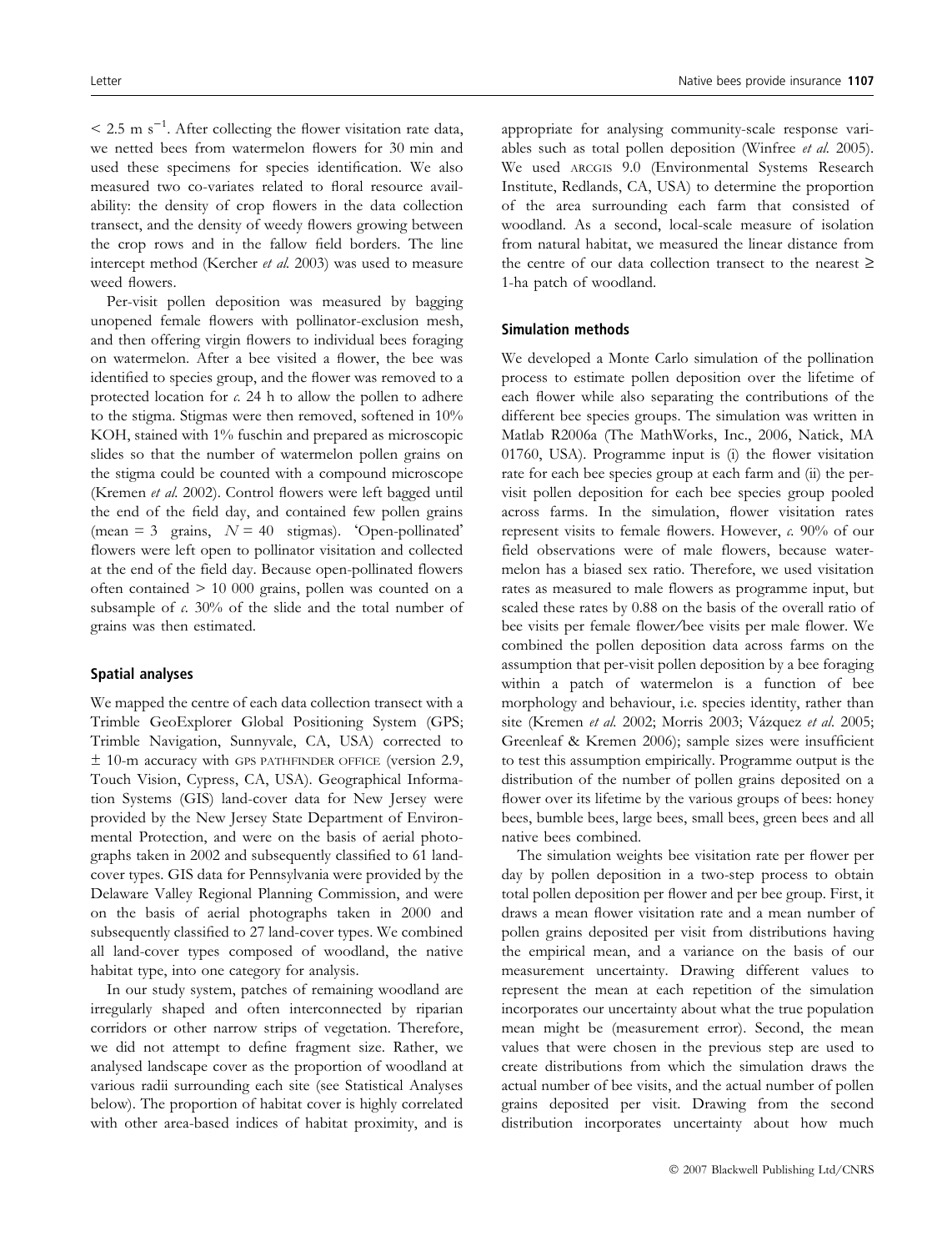pollen a particular flower in the population might receive, given the population mean (process error). Including both forms of error leads to larger uncertainty about the final result and is therefore conservative.

Each run of the simulation represents one flower on 1 day (i.e. a flower lifetime) at a given farm. Because both flower visitation rates and per-visit pollen deposition varied over the course of the day, the day was divided into three equal 2.25-h time periods, with different parameter values used for each time period. Parameter values for each 2.25-h time period were on the basis of data collected within the given time period. A run of the simulation proceeds as follows. The run begins by drawing a number that represents the mean number of visits to the flower by the first bee species group in the first time period from a gamma distribution with  $a =$  bee visits per flower per time period and  $b =$  (number of flowers observed)<sup>-1</sup> (Winfree et al. 2006). The simulation then uses this mean to establish a second distribution, a Poisson with  $\lambda =$  bee visits per flower per time period, from which it then draws the actual number of visits for this bee species group in this time period. For the first time period only, the number of visits is reduced by 39% to reflect lower bee visitation rates when flowers first open, but prior to the start of our standard data collection periods. Further, the simulation draws a mean number of pollen grains deposited per visit during the first time period by the first bee species group, from a normal distribution with the empirical mean and  $SD = SD<sub>data</sub>/\sqrt{N}$ . The simulation then uses this mean to establish a second distribution from which a number of pollen grains is drawn for each of the  $N$  visits. For this last distribution, we used a gamma with the same mean and variance as the measured number of grains per visit, which we found provided a good fit to the data. To account for the fact that the true distribution of pollen grains deposited per visit may not be as long-tailed as the gamma, we capped the maximum at 1300 grains per visit, which is slightly more than the maximum value observed in 271 data points. Because this cap predominantly affects bumble bees, any biases introduced are conservative with regard to our main result.

This completes the first loop through the simulation, and the total number of pollen grains deposited in the first time period by the first type of bee is recorded. The simulation then loops through the second and third time periods for the first bee species group, and then repeats the entire process for the other bee species groups. At the end of each run, the total number of pollen grains deposited on the flower by each bee species group is recorded. We ran the simulation for 1000 repetitions (runs) per farm which was sufficient to stabilize the output within 2% (i.e. multiple runs with the same input data produced output that did not differ by more than  $2\%$ ).

On the basis of these 1000 values, we used the following forms of simulation output for each farm in further analyses: (i) median pollen grains deposited by native bees per flower per day and (ii) median pollen grains deposited by honey bees per flower per day. We used medians instead of mean values because the distributions were skewed in some cases. We defined 'sufficient pollination' as 50% or more of flowers on a farm receiving at least 1400 pollen grains, which is sufficient for maximal fruit set in watermelon (see Table S1).

#### Statistical analyses

To assess the influence of honey bee and native bee visitation rate to flowers on pollination, we used least squares linear regression of pollen deposition on openpollinated flowers against either honey bee or native bee flower visitation rate at the same farm on the same day. To account for the fact that we had pollen counts from multiple (4–8) flowers from each farm and these were differentially variable among farms, regressions were weighted by (variance of mean pollen counts across flowers) $^{-1}$ .

We used Moran's  $I$  to check for spatial autocorrelation among sites in total native bee visitation rate to watermelon flowers (Casgrain & Legendre 2001), and did not find significant autocorrelation at any scale (all  $P \ge 0.16$ ). To identify the most explanatory scale of analysis for surrounding land cover, we regressed total native bee visitation rate against the proportion of woodland cover surrounding study sites at radii of 0.5, 1.0, 1.5, 2.0, 2.5 and 3.0 km; these distances include typical bee flight ranges (Greenleaf et al. 2007) as well as larger scales to account for the possibility of population-level processes such as dispersal determining bee abundance at a site. We then compared the resulting  $r^2$ values, and used the scale with the highest  $r^2$  value (2.0 km) in subsequent analyses (Holland et al. 2004). We used measures of bee abundance (visitation rate to flowers or specimens collected) for the preliminary tests of spatial relationships because abundance was the variable measured across space (Kremen et al. 2004), whereas our ultimate variable of interest, pollen deposition, was derived from it and other data.

To assess associations between the ecosystem services delivered at a farm and the natural habitat cover near the farm, we used simple linear regressions with woodland cover at a 2 km radius and distance to the nearest woodland patch as predictor variables (these two variables were uncorrelated; Pearson's  $r = -0.28$ ), and as the outcome variable, median pollen grains deposited by native bees per flower per day estimated by the simulation. Several co-variates including crop flower abundance, weedy flower abundance, farm management (whether organic or conventional), weather variables and surrounding cover by other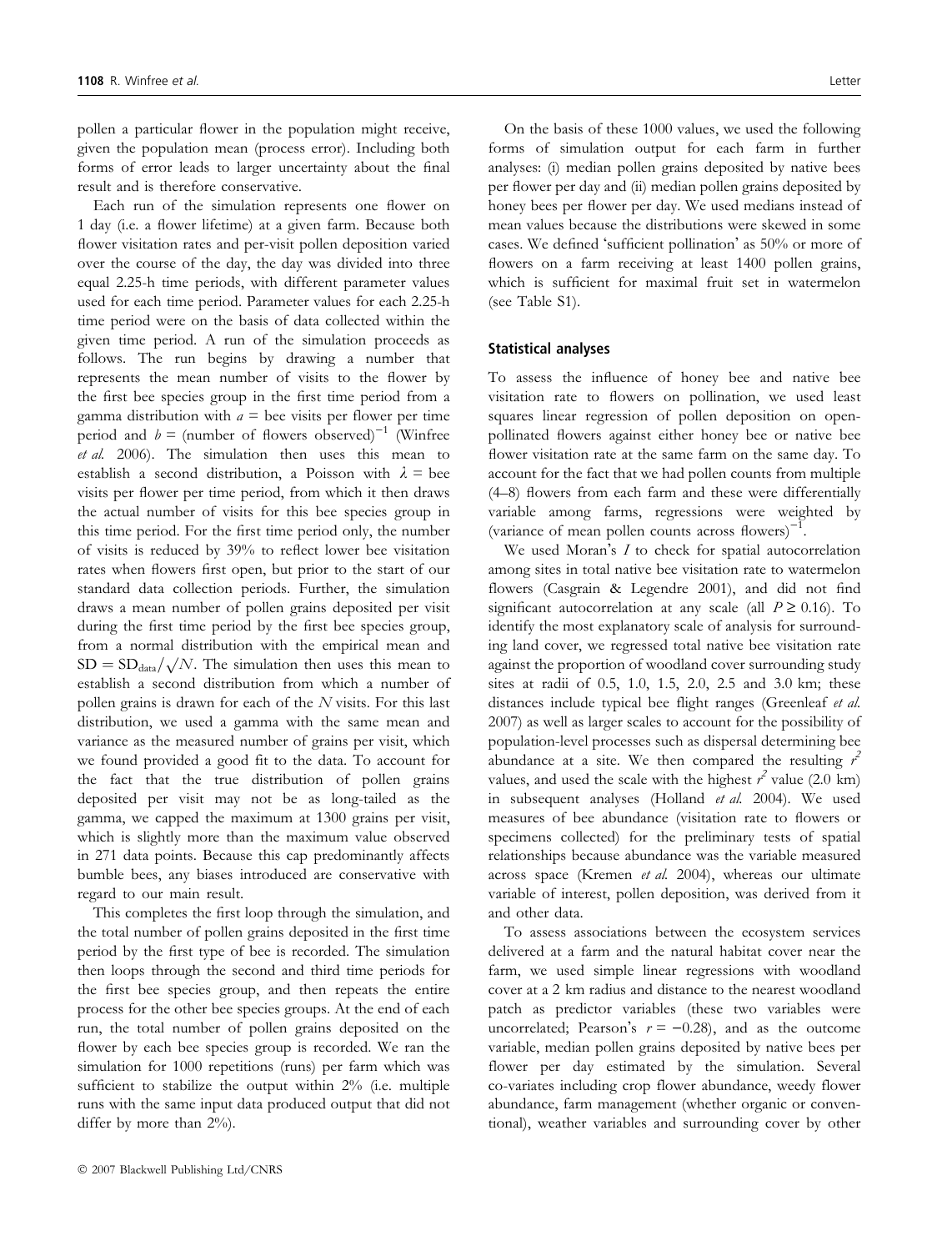habitat types were considered in earlier multiple regression models but dropped from final analyses as unexplanatory variables. Analyses were performed in JMP (JMP version 7.0, SAS Institute, Cary, NC, USA).

#### RESULTS

We found 46 species of native, wild bees visiting watermelon flowers (see Table S2). We observed 15 888 watermelon flowers to which we recorded a total of 6187 bee visits, and obtained 271 records of per-visit pollen deposition. We counted day-long pollen deposition on 74 open-pollinated flowers from a subset of 13 of the 23 farms.

Empirical measures of day-long pollen deposition on open-pollinated flowers showed that watermelon flowers receive more than sufficient pollination at all farms (Fig. 1). Honey bee visitation rate at a farm was unrelated to daylong pollen deposition ( $r^2 = 0.00$ , d.f. = 12,  $P = 0.94$ ; Fig. 1a). Even at farms with very few honey bees, flowers received ample pollination. In contrast, native bee visitation rate was strongly, positively related to pollen deposition at open-pollinated flowers  $(r^2 = 0.79, d.f. = 12, P < 0.001;$ Fig. 1b).

Simulation results, which we used to investigate the contributions of the different types of bees in more detail, were broadly consistent with the data from open-pollinated flowers. Per-visit pollen deposition by honey bees was intermediate among the native bee species groups (Fig. 2; bumble bees > other large bees > honey bees > green bees > small bees,  $X^2 = 15.5$ ,  $P = 0.004$ , Wilcoxon test). We report elsewhere that honey bees contributed significantly fewer total visits than did all native bees combined (paired *t*-test with d.f. = 22,  $t = -2.45$ ,  $P = 0.02$ ; Winfree et al., 2008, in press). When visitation rate and per-visit pollination were combined using a simulation, the results indicated that across the entire study, native bees were responsible for  $62\%$  ( $\pm$  5%) of the pollen grains deposited on female watermelon flowers. Native bees alone deposited enough pollen to pollinate the watermelon crop fully at 91% of farms, and honey bees did so at 78% of farms (Fig. 3). When pollination by all types of bees is combined, all farms received more than enough pollen for full fruit set  $(≥ 1400$ watermelon pollen grains; Fig. 3). In fact, most farms could be pollinated fully by only one native bee species group, e.g. bumble bees (six species) or small bees (27 species; Fig. 4).

We made additional comparisons between the counts of pollen grains on open-pollinated flowers and the simulation results. The simulation result for a given farm was a good predictor of pollen counts on open-pollinated flowers at that farm  $(r^2 = 0.67; d.f. = 12, P = 0.0006;$  regressions were weighted by [variance of mean pollen counts across flowers] $^{-1}$ ). However, the regression slope was 0.39, suggesting that only a fraction of the pollen grains deposited



Figure 1 Inverse variance weighted linear regressions of day-long pollen deposition on open-pollinated watermelon flowers as a function of bee visitation rate. Points show the mean  $(\pm \text{ SE})$  pollen grains per flower. Dashed lines are 95% CI for the regressions. (a) There is no relationship between honey bee visitation rate and pollen deposition. (b) Native bee visitation rate is positively related to pollen deposition.

actually stick on open-pollinated stigmas. Ninety-five per cent of 74 open-pollinated stigmas received sufficient pollination, when compared to 100% predicted by the simulation. Median pollen deposition on open-pollinated flowers was 4785 grains per flower, when compared to a median of 11 250 predicted by the simulation. The maximum pollen deposition on open-pollinated flowers was 13 547 grains, when compared to a maximum of 18 042 predicted by the simulation.

There were no detectable associations between either local- or landscape-scale measures of natural habitat cover and the median number of pollen grains deposited per flower per day by native bees (for distance to the nearest woodland fragment,  $r^2 = 0.01$ ; d.f. = 22;  $P = 0.59$ ; for proportion woodland cover in the landscape,  $r^2 = 0.00$ ; d.f. = 22,  $P = 0.86$ ; Fig. 5).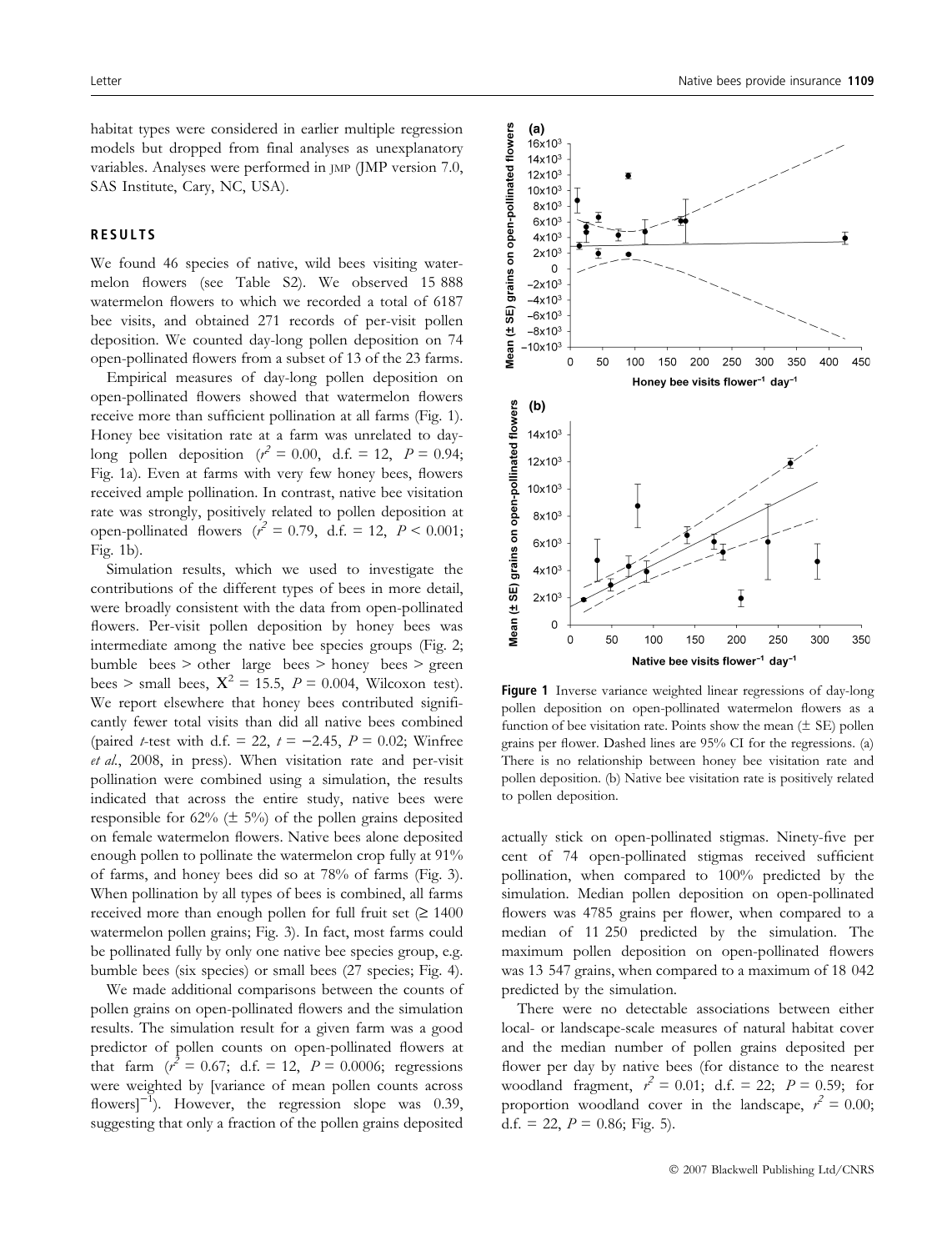

Figure 2 Number of pollen grains deposited per visit by each of the bee species groups. Central lines represent medians, boxes represent the interquartile range and whiskers represent  $10\%/90\%$ quantiles. For full pollination (> 1400 grains), roughly 10–60 bee visits are necessary.



Figure 3 Simulation estimates for median ( $\pm$  10%/90% quantiles) pollen grains per flower per day delivered by honey bees vs. native bees. Each data point represents a farm. Points above the dashed line received most of their pollination from native bees. Pollination is sufficient when the median flower receives  $> 1400$  pollen grains, as indicated by the grey shaded lines. Native bees alone provide sufficient pollination at 91% of farms (points above the horizontal grey line), and honey bees at 78% of farms (points to the right of the vertical grey line). Total pollination is more than adequate at all farms.

#### **DISCUSSION**

Both empirical and simulation results showed that native bees are the most important crop pollinators in this system,



Figure 4 Simulation estimates for median number of pollen grains deposited per flower per day by each of the bee species groups. Black lines and numbers represent medians, boxes represent the interquartile range and whiskers represent 10% ⁄ 90% quantiles. When the median flower receives 1400 pollen grains, as indicated by the grey shaded line, pollination is sufficient. Bumble bees alone pollinate the crop fully at 70% of farms, small bees alone at 57% of farms and green bees alone at 22% of farms.

and that native bees alone are sufficient to pollinate the watermelon crop fully at the great majority of farms. This is a compelling example of the insurance value of biodiversity: a diverse community (46 species) of native bees could largely compensate for the loss of services provided by a domesticated pollinator.

This study is the first documented example of wild, native pollinators providing sufficient crop pollination even in areas of intensive human land use. Previous studies have found that native bees contribute to crop pollination at farms near natural habitat, but not in more intensively used areas (Kremen et al. 2002, 2004; Klein et al. 2003a,b, 2007; Ricketts 2004; Chacoff & Aizen 2006), where growers would need to use domesticated honey bees for pollination purposes. No such studies have previously been carried out in the Eastern USA, which is the region currently most affected by Colony Collapse Disorder. In a previous analysis of bee visitation to multiple vegetable crops in this region (Winfree et al. 2008, in press), we found that native bees are abundant on multiple crops. However, this study did not include any measures of actual pollination. Here, we propose two untested hypotheses that could potentially explain why our findings differ from previous work.

First, native bees may be more likely to use human-altered habitats in temperate forested ecosystems such as the one we studied, when compared to the tropical, subtropical and chaparral ecosystems studied by most other workers. Although temperate woodlands can offer abundant floral resources at certain times of year (mainly early spring), they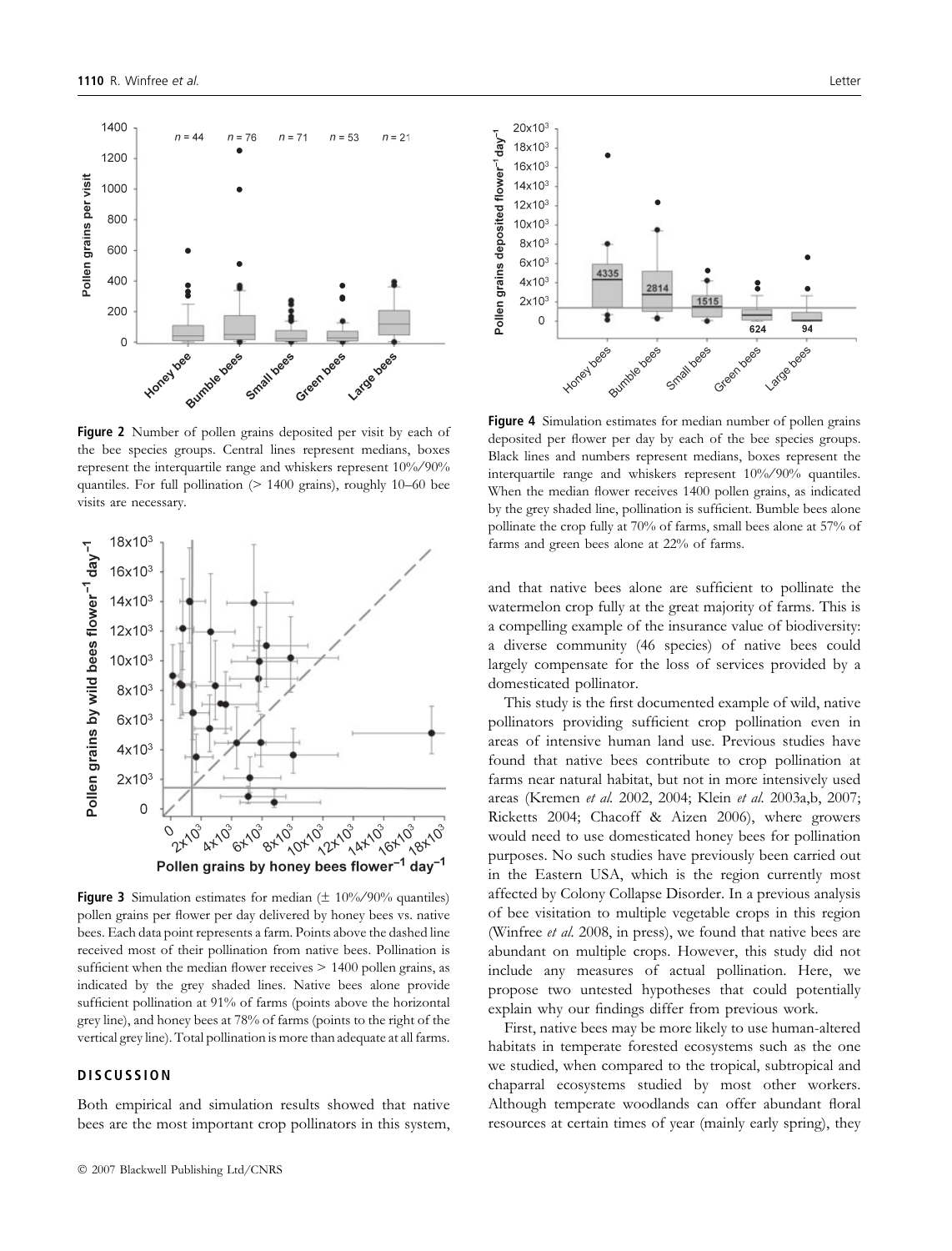

**Figure 5** Single linear regressions  $(\pm 95\% \text{ CI})$  showing the lack of relationship between native bee pollination and land use. Each point represents one farm. Simulation estimates for median pollen grains per flower per day delivered to watermelon by all native bee species combined, and (a) distance to nearest woodland fragment  $(r^2 = 0.01, d.f. = 22, P = 0.59)$  and (b) proportion woodland cover in the surrounding landscape at a 2 km radius ( $r^2 = 0.00$ , d.f. = 22,  $P = 0.86$ .

provide few flowers once the tree canopy closes. Klemm (1996) proposed that many bees native to central Europe originally relied on natural disturbances such as flood plains, and are now dependent on human-disturbed habitats. In another central European study, Steffan-Dewenter et al. (2002) defined suitable bee habitat as including semi-natural areas such as fallow agriculture, gardens and grasslands, but not native woodlands. In southern New Jersey, native bee abundance and species richness is greater in agricultural and suburban areas than in native woodlands (Winfree et al. 2007). Furthermore, in our system, disturbed habitats (including the farms themselves) offer floral resources in seasons when bloom is scarce in native woodlands. This complementarity in floral phenology between natural and human-dominated areas may allow such landscapes to support many bees (Kremen et al. 2007).

A second and not mutually exclusive possibility is that high dispersion of natural habitat patches throughout our study system might support high biodiversity even where the overall proportion of natural habitat is low. Even though natural habitat cover at a 2 km radius falls as low as 8%, none of our data collection transects was more than 0.3 km from a patch of natural habitat, which is within the foraging range of all bee species in our study system (Greenleaf et al. 2007). In addition, our entire study system meets a published definition of 'heterogeneous agricultural landscapes' as those containing  $\geq 20\%$  non-crop habitat (Tscharntke et al. 2005). Such heterogeneity is a key factor promoting biodiversity in agricultural landscapes (Tscharntke et al. 2005; Rundlöf & Smith 2006). In contrast, previous studies of crop pollination by native bees report maximum distances of 0.9–6 km from the nearest natural habitat patch (Kremen et al. 2002; Klein et al. 2003a,b; Ricketts 2004; Chacoff & Aizen 2006). Both the floral phenology and the landscape heterogeneity hypotheses merit further study as possible mechanisms behind the provision of this ecosystem service.

Although our simulation results were broadly consistent with pollen counts from open-pollinated flowers in that both showed more than sufficient pollination at all farms studied and a larger role of native bees in pollination, the simulation predicted greater cumulative pollen deposition than that observed on open-pollinated flowers, and explained only 67% of the variance. We expect the variability and the lower values found for the openpollinated flowers are due to reduced adhesion of additional pollen on stigmas already loaded with pollen, possibly combined with pollen removal from saturated stigmas during subsequent visits by bees. Although our study was not designed to document this process, detailed studies of another cucurbit species found that stigmas were saturated with pollen within 2 h of anthesis (pollen release), and stigmas harvested at the end of the day actually had less pollen than those harvested earlier (Winsor et al. 2000). In contrast, our simulation adds up per-visit pollen deposition values estimated from singlevisit measurements to a virgin stigma over the course of the day, without accounting for reduced adhesion on already-pollinated stigmas.

An alternative explanation for why our simulation results exceed pollen counts on open-pollinated flowers is that bees stay on a flower for longer, and therefore deposit more pollen, on the virgin flowers used in single-visit experiments because nectar has accumulated on these flowers (Thomson 1986). Although we did not perform the experiments necessary to rule out this possibility, we believe it is unlikely to be an important explanation, because in this data set the duration of a bee's visit to a flower is unrelated to the amount of pollen deposited.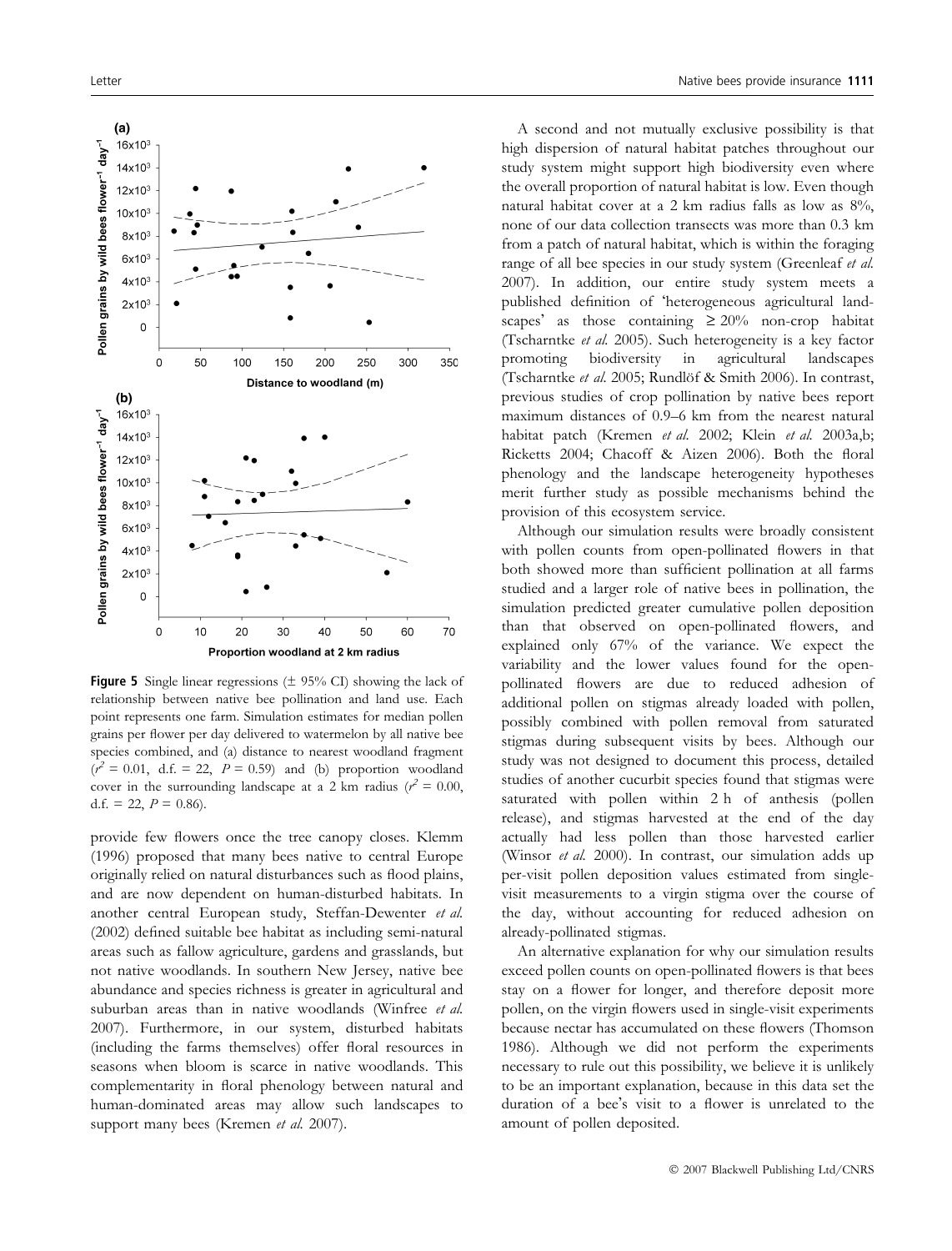The simulation results are important because they permit separating the contributions of different pollinator taxa. In this way, we can assess the potential of each taxon to pollinate the watermelon crop fully should other taxa be eliminated (i.e. the insurance value of the various taxa). Which bee taxa actually pollinate a given flower by contributing the first 1400 grains of pollen that result in fruit production is yet another question, but not one which addresses the insurance value provided by multiple taxa. Our findings lead to predictions about the likely effects of Colony Collapse Disorder on agricultural production in our study region. If the agent(s) causing Colony Collapse Disorder do not affect native bees, as is suggested by ongoing studies finding no reduction in native bee abundance in two regions affected by Colony Collapse Disorder (R. Winfree and C. Kremen, unpublished data), then crop production in our study region should be buffered against pollination failure. Even if the agent(s) causing Colony Collapse Disorder in honey bees did affect native solitary and social bees, the large number of species involved in crop pollination in this region may still serve to buffer the impact, as long as species respond to the agent differentially (Elmqvist et al. 2003). At a minimum, our findings predict that crop production in this region of the USA will withstand the effects of Colony Collapse Disorder better than other regions such as California's Central Valley, where intensification of agriculture is linked to declining richness and abundance of native bee species (Larsen et al. 2005). More generally, our findings provide ground for cautious optimism about the sustainability of crop pollination in certain human-dominated ecosystems.

#### ACKNOWLEDGEMENTS

We thank the landowners who participated in the study, J. Ascher and S. Droege for bee species identification, and H. Gaines, C. Locke, R. Malfi, D. Miteva, B. Tonietto and K. Ullman for field and lab work. S. Flaxman, J. Lichstein, K. Goodell, S. Naeem and three anonymous referees improved the manuscript with their comments. The project was funded by the National Fish and Wildlife Foundation (CK and NMW), the McDonnell Foundation (CK), the Bryn Mawr College Undergraduate Summer Research Program and NSF collaborative grant #DEB-05- 54790/#DEB-05-16205 (CK, NMW and RW).

#### REFERENCES

- Casgrain, P. & Legendre, P. (2001). The R Package for Multivariate and Spatial Analysis, version 4.0.. Department of Biological Sciences, University of Montreal, Montreal, Canada.
- Chacoff, N.P. & Aizen, M.A. (2006). Edge effects on flower-visiting insects in grapefruit plantations bordering premontane subtropical forest. *J. Appl. Ecol.*, 43, 18-27.
- Committee on the Status of Pollinators in North America, National Research Council (2007). Status of Pollinators in North America. The National Academies Press, Washington, DC.
- Delaplane, K.S. & Mayer, D.F. (2000). Crop Pollination by Bees. CABI Publishing, New York, NY.
- Elmqvist, T., Folke, C., Nyström, M., Peterson, G., Bengtsson, J., Walker, B. et al. (2003). Response diversity, ecosystem change, and resilience. Front. Ecol. Environ., 1, 488–494.
- Greenleaf, S.S. & Kremen, C. (2006). Wild bees enhance honey bees' pollination of hybrid sunflower. Proc. Natl Acad. Sci. U.S.A., 103, 13890–13895.
- Greenleaf, S.S., Williams, N., Winfree, R. & Kremen, C. (2007). Bee foraging ranges and their relationship to body size. Oecologia, 153, 589–596.
- Holland, J.D., Bert, D.G. & Fahrig, L. (2004). Determining the spatial scale of species' response to habitat. Bioscience, 54, 227-233.
- Kercher, S.M., Frieswyk, C.B. & Zedler, J.B. (2003). Effects of sampling teams and estimation methods on the assessment of plant cover. J. Veg. Sci., 14, 899–906.
- Klein, A.M., Steffan-Dewenter, I. & Tscharntke, T. (2003a). Fruit set of highland coffee increases with the diversity of pollinating bees. Proc. R. Soc. Lond. Ser. B Biol. Sci., 270, 955–961.
- Klein, A.M., Steffan-Dewenter, I. & Tscharntke, T. (2003b). Pollination of Coffea canephora in relation to local and regional agroforestry management. J. Appl. Ecol., 40, 837–845.
- Klein, A.M., Vaissière, B.E., Cane, J.H., Steffan-Dewenter, I., Cunningham, S.A., Kremen, C. et al. (2007). Importance of pollinators in changing landscapes for world crops. Proc. R. Soc. Lond. Ser. B, 274, 303–313.
- Klemm, M. (1996). Man-made bee habitats in the anthropogenous landscape of central Europe: substitutes for threatened or destroyed riverine habitats? In: The Conservation of Bees (eds Matheson, A., Buchmann, S.L., OToole, C., Westrich, P. & Williams, I.H.). Academic Press, London, UK, pp. 17–34.
- Kremen, C. (2005). Managing ecosystem services: what do we need to know? Ecol. Lett., 8, 468-479.
- Kremen, C. & Ostfeld, R.S. (2005). A call to ecologists: measuring, analyzing, and managing ecosystem services. Front. Ecol. Evol., 3, 540–548.
- Kremen, C., Williams, N.M. & Thorp, R.W. (2002). Crop pollination from native bees at risk from agricultural intensification. Proc. Natl Acad. Sci. U.S.A., 99, 16812-16816.
- Kremen, C., Williams, N.M., Bugg, R.L., Fay, J.P. & Thorp, R.W. (2004). The area requirements of an ecosystem service: crop pollination by native bee communities in California. Ecol. Lett., 7, 1109–1119.
- Kremen, C., Williams, N.M., Aizen, M.A., Gemmill-Herren, B., Lebuhn, G., Minckley, R. et al. (2007). Pollination and other ecosystem services produced by mobile organisms: a conceptual framework for the effects of land use change. Ecol. Lett., 10, 299–314.
- Larsen, T.H., Williams, N.W. & Kremen, C. (2005). Extinction order and altered community structure rapidly disrupt ecosystem functioning. Ecol. Lett., 8, 538-547.
- Michener, C. (2000). The Bees of the World. Johns Hopkins University Press, Baltimore and London.
- Millenium Ecosystem Assessment (2005). Ecosystems and Human Well-being: Synthesis. Island Press, Washington, DC.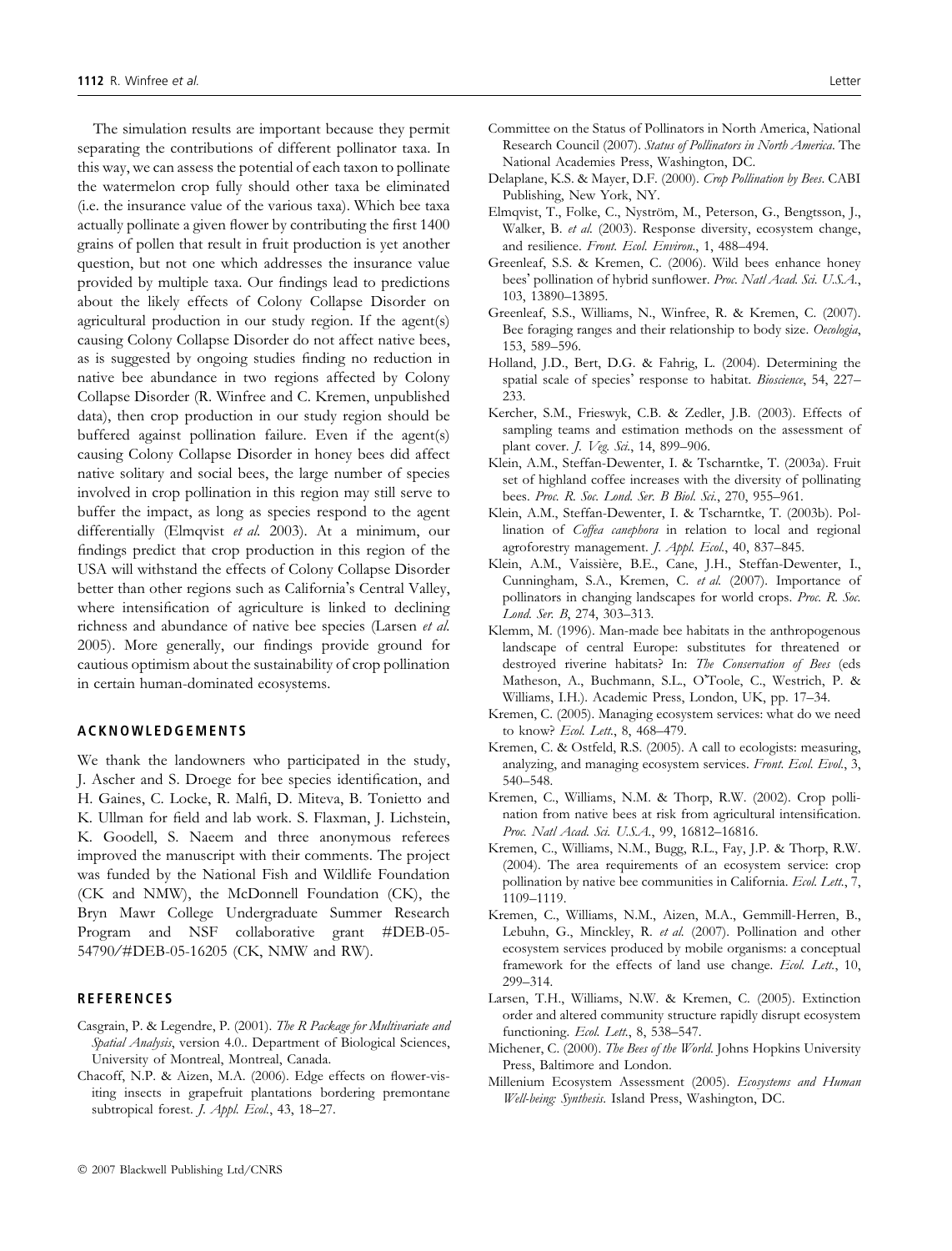- Morandin, L.A. & Winston, M.L. (2005). Wild bee abundance and seed production in conventional, organic, and genetically modified canola. Ecol. Appl., 15, 871–881.
- Morris, W. (2003). Which mutualists are most essential? In: The Importance of Species: Perspectives on Expendability and Triage (eds Karieva, P. & Levin, S.). Princeton University Press, Princeton, NJ, pp. 260–280.
- Morse, R.A. & Calderone, N.W. (2000). The value of honey bees as pollinators of U.S. crops in 2000. Bee Cult., 128, 1-14.
- Nabhan, G.P. & Buchmann, S.L. (1997). Services provided by pollinators. In: Nature's Services: Societal Dependence on Natural Ecosystems (ed. Daily, G.C.). Island Press, Washington, DC, pp. 133–150.
- Naeem, S. (1998). Species redundancy and ecosystem reliability. Conserv. Biol., 12, 39–45.
- Ricketts, T.H. (2004). Tropical forest fragments enhance pollinator activity in nearby coffee crops. Conserv. Biol., 18, 1262–1271.
- Rundlöf, M. & Smith, H.G. (2006). The effect of organic farming on butterfly diversity depends on landscape context. J. Appl. Ecol., 43, 1121–1127.
- Stanghellini, M. & Raybold, P. (2004). Crop Profile for Honey Bees in New Jersey. Rutgers University, New Brunswick, NJ, p. 29.
- Steffan-Dewenter, I., Münzenberg, U., Bürger, C., Thies, C. & Tscharntke, T. (2002). Scale-dependent effects of landscape context on three pollinator guilds. Ecology, 83, 1421–1432.
- Stokstad, E. (2007a). The case of the empty hives. Science, 316, 970– 972.
- Stokstad, E. (2007b). Puzzling decline of U. S. bees linked to virus from Australia. Science, 317, 1304–1305.
- Thomson, J.D. (1986). Pollen transport and deposition by bumble bees in *Erythronium*: influences of floral nectar and bee grooming. J. Ecol., 74, 329–341.
- Tscharntke, T., Klein, A.M., Kruess, A., Steffan-Dewenter, I. & Thies, C. (2005). Landscape perspectives on agricultural intensification and biodiversity – ecosystem service management. Ecol. Lett., 8, 857–874.
- Vázquez, D.P., Morris, W.F. & Jordano, P. (2005). Interaction frequency as a surrogate for the total effect of animal mutualists on plants. Ecol. Lett., 8, 1088-1094.
- Winfree, R., Dushoff, J., Crone, E., Schultz, C.B., Williams, N. & Kremen, C. (2005). Testing simple indices of habitat proximity. Am. Nat., 165, 707-717.
- Winfree, R., Dushoff, J., Robinson, S.K. & Bengali, D. (2006). A Monte Carlo model for estimating the productivity of a generalist brood parasite across multiple host species. Evol. Ecol. Res., 8, 213–236.
- Winfree, R., Griswold, T. & Kremen, C. (2007). Effect of human disturbance on bee communities in a forested ecosystem. Conserv. Biol., 21, 213–223.
- Winfree, R., Williams, N.M., Gaines, H., Ascher, J. & Kremen, C. (2008, in press). Wild pollinators provide the majority of crop visitation across land use gradients in New Jersey and Pennsylvania. J. Appl. Ecol.
- Winsor, J.A., Peretz, S. & Stephenson, A.G. (2000). Pollen competition in a natural population of Cucurbita foetidissima (Cucurbitaceae). Am. J. Bot., 87, 527-532.

### SUPPLEMENTARY MATERIAL

The following supplementary material is available for this article:

Table S1 Pollination requirements for watermelon, estimated from the published literature.

**Table S2** Bee species recorded in the study.

This material is available as part of the online article from: http://www.blackwell-synergy.com/doi/full/10.1111/j.1461- 0248.2007.01110.x.

Please note: Blackwell Publishing is not responsible for the content or functionality of any supplementary materials supplied by the authors. Any queries (other than missing material) should be directed to the corresponding author for the article.

Editor, Shahid Naeem Manuscript received 9 July 2007 First decision made 7 August 2007 Manuscript accepted 21 August 2007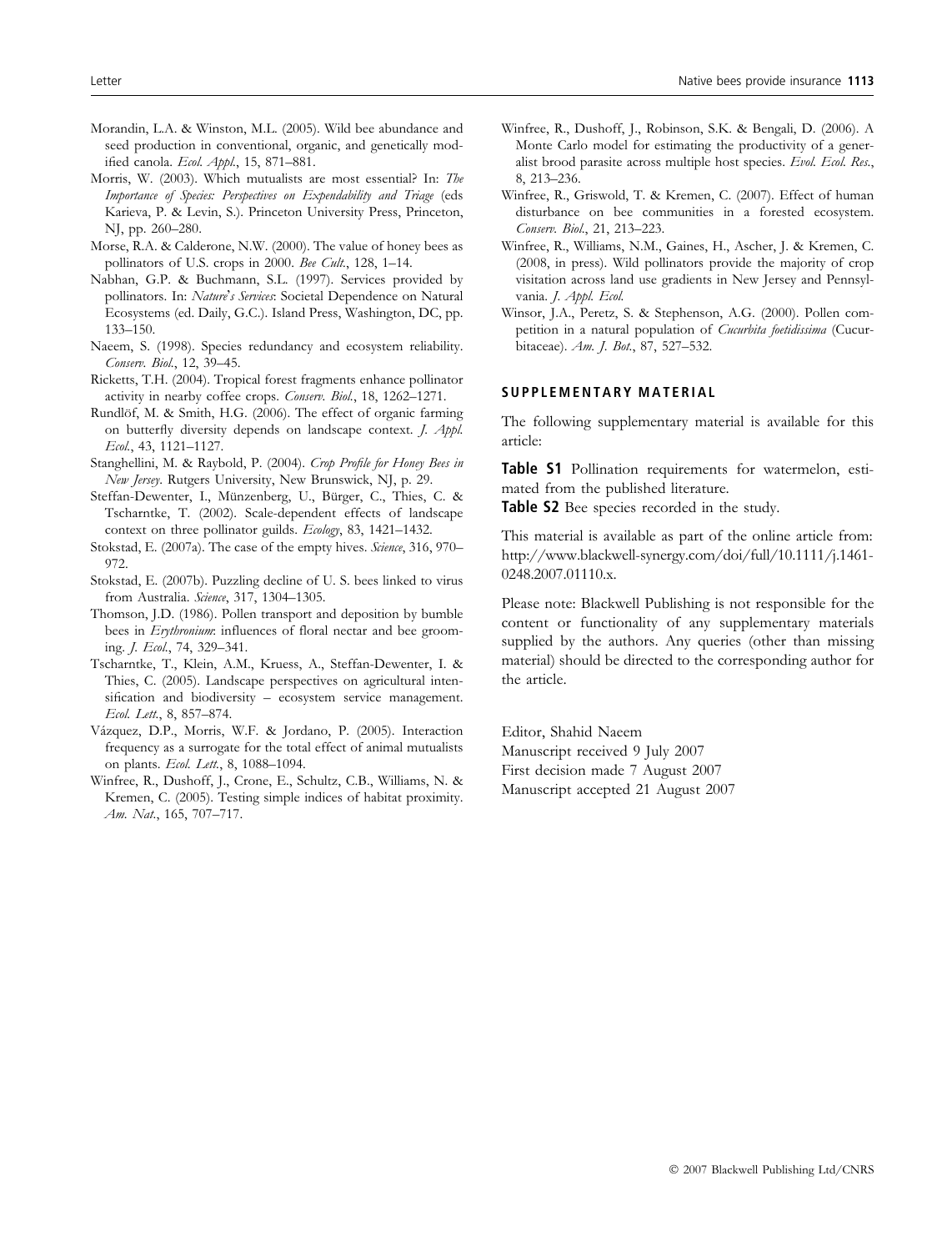Supplementary Material Table S1: Pollination requirements for watermelon, estimated from data in the published literature.

Table S1: Pollination requirements for watermelon, estimated from data in the published literature. We used the mean across the two bee species (1400 grains per flower) as the pollination requirement for watermelon in our study. Only 50% of open-pollinated flowers set fruit even where open-pollinated flowers receive ample pollination (Stanghellini et al. 1997). Our measure of sufficient pollination is therefore that the median flower receives >1400 pollen grains.

| Bee species             | Number of bee                                           | Number of pollen     | Estimated grains per |
|-------------------------|---------------------------------------------------------|----------------------|----------------------|
|                         | visits needed for                                       | grains deposited per | flower for           |
|                         | asymptotic seed set <sup>1</sup> bee visit <sup>2</sup> |                      | asymptotic seed set  |
| <b>Bombus</b> impatiens | 12                                                      | 152                  | 1819                 |
| Apis mellifera          | 18                                                      | 55                   | 995                  |

<sup>1</sup>(Stanghellini et al. 1998)

2 Mean of 960 samples (Stanghellini et al. 2002)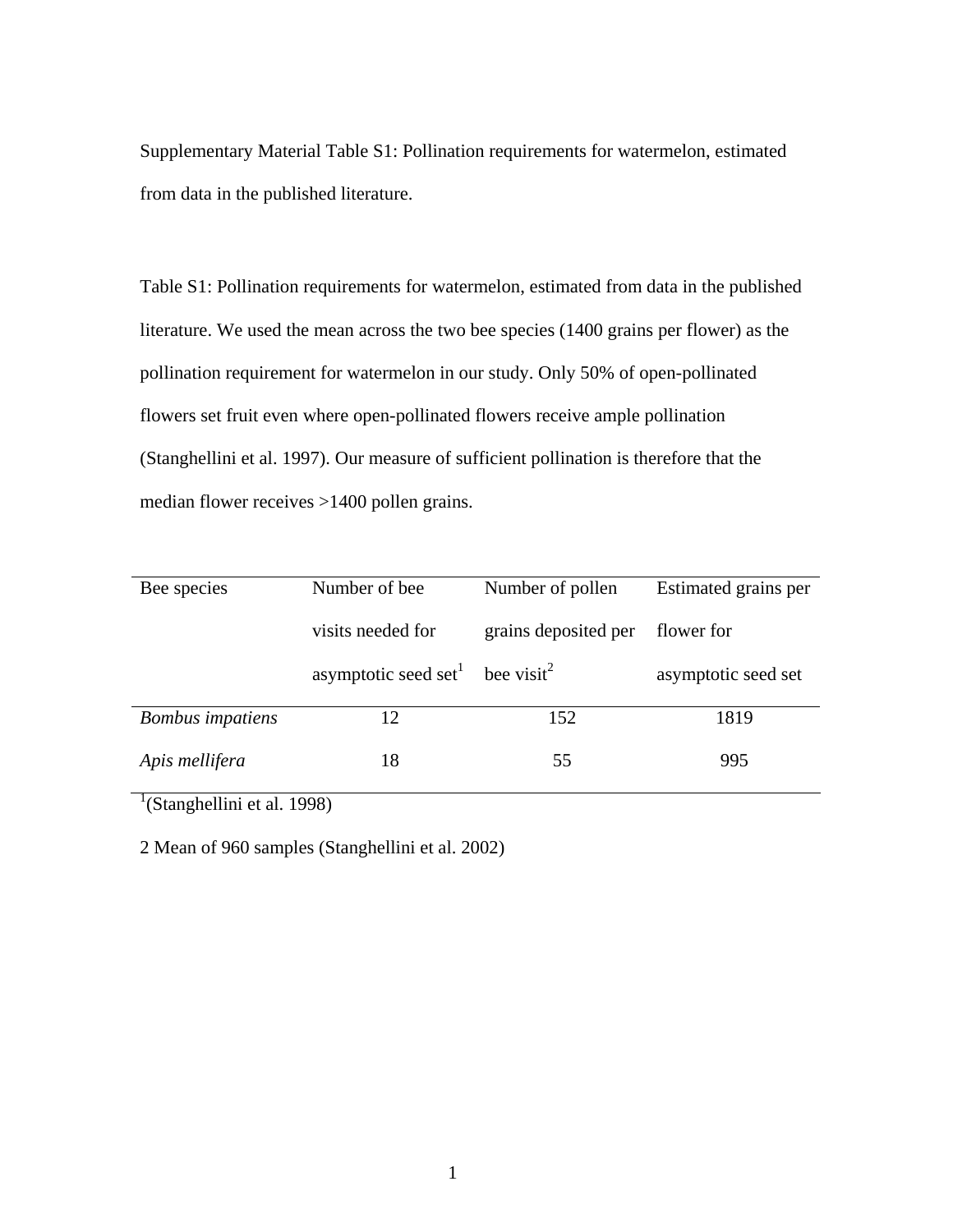## References

- Stanghellini M.S., Ambrose J.T. & Schultheis J.R. (1997) The effects of honey bee and bumble bee pollination on fruit set and abortion of cucumber and watermelon. *American Bee Journal*, 137, 386-391
- Stanghellini M.S., Ambrose J.T. & Schultheis J.R. (1998) Seed production in watermelon: a comparison between two commercially available pollinators. *HortScience*, 33, 28-30
- Stanghellini M.S., Ambrose J.T. & Schultheis J.R. (2002) Honey bees and bumble bees on field-grown cucumber and watermelon. *Journal of Apicultural Research*, 41, 27-34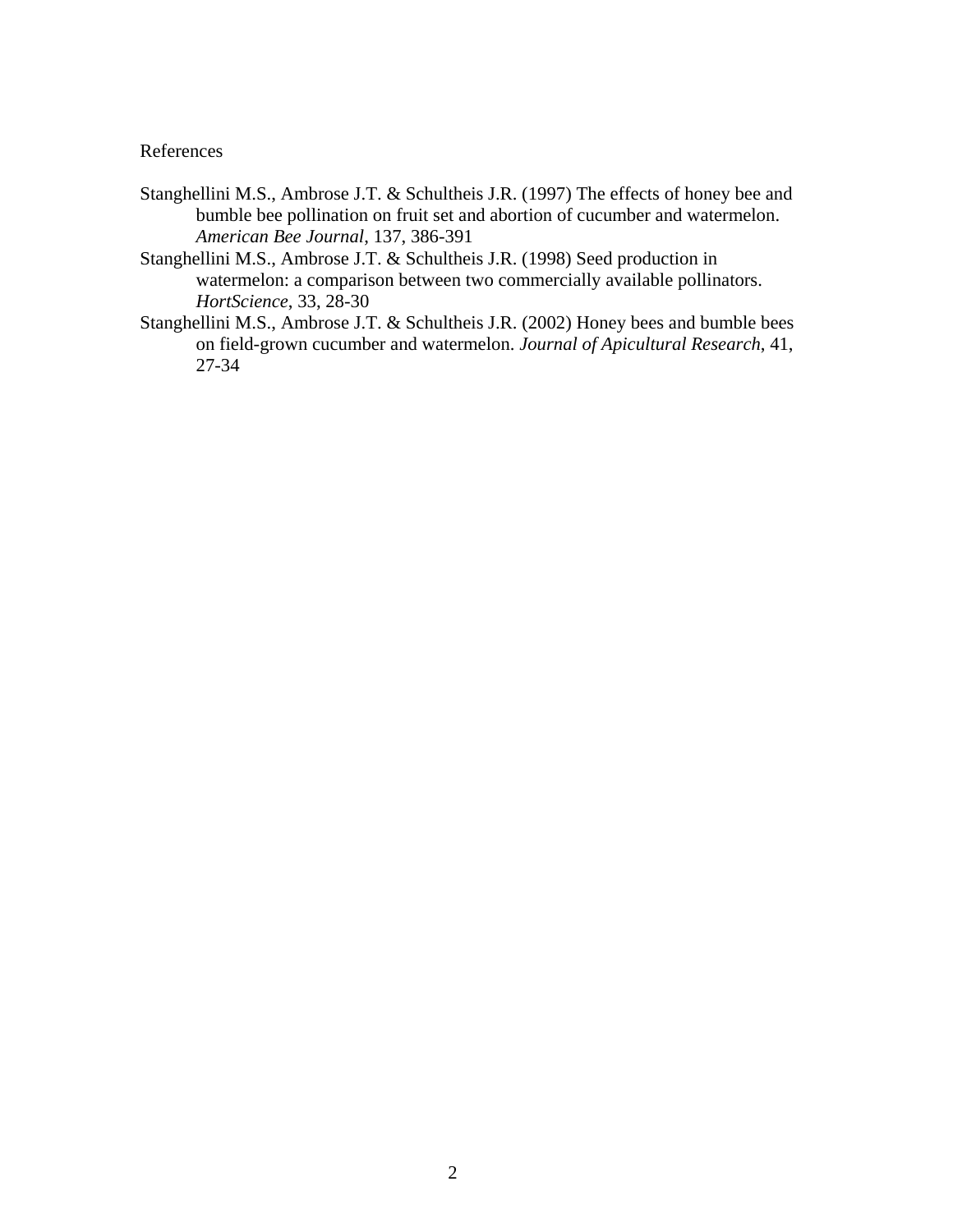Supplementary Material Table S2: Bee species recorded in the study.

Table S2: The bee species included in each species group used in recording flower visitation rates. Field workers' error rate in assigning pinned specimens to species groups was <1%.

| Bee species group  | Included bee species                                                          |  |  |
|--------------------|-------------------------------------------------------------------------------|--|--|
| <b>Bumble</b> bees | Bombus bimaculatus, Bombus fervidus, Bombus impatiens, Bombus                 |  |  |
|                    | perplexus, Bombus vagans, Xylocopa virginica                                  |  |  |
| Green bees         | Agapostemon sericeus, Agapostemon virescens, Augochlora pura,                 |  |  |
|                    | Augochlorella aurata, Augochloropsis metallica                                |  |  |
| Large bees         | Halictus rubicundus, Lasioglossum coriaceum, Megachile brevis,                |  |  |
|                    | Megachile mendica, Melissodes bimaculata, Peponapis pruinosa,                 |  |  |
|                    | Ptilothrix bombiformis                                                        |  |  |
| Small bees         | Calliopsis andreniformis, Ceratina calcarata or dupla <sup>1</sup> , Ceratina |  |  |
|                    | strenua, Halictus confusus, Halictus ligatus, Hylaeus affinis, Hylaeus        |  |  |
|                    | mesillae, Hylaeus modestus, Lasioglossum admirandum,                          |  |  |
|                    | Lasioglossum albipenne, Lasioglossum black sp. A, Lasioglossum                |  |  |
|                    | bruneri, Lasioglossum cattellae, Lasioglossum cressoni, Lasioglossum          |  |  |
|                    | illinoense, Lasioglossum imitatum, Lasioglossum laevissimum,                  |  |  |
|                    | Lasioglossum nymphaearum, Lasioglossum oblongum, Lasioglossum                 |  |  |
|                    | pectinatum, Lasioglossum pilosum, Lasioglossum platyparium,                   |  |  |
|                    | Lasioglossum rohweri, Lasioglossum tegulare, Lasioglossum                     |  |  |

1